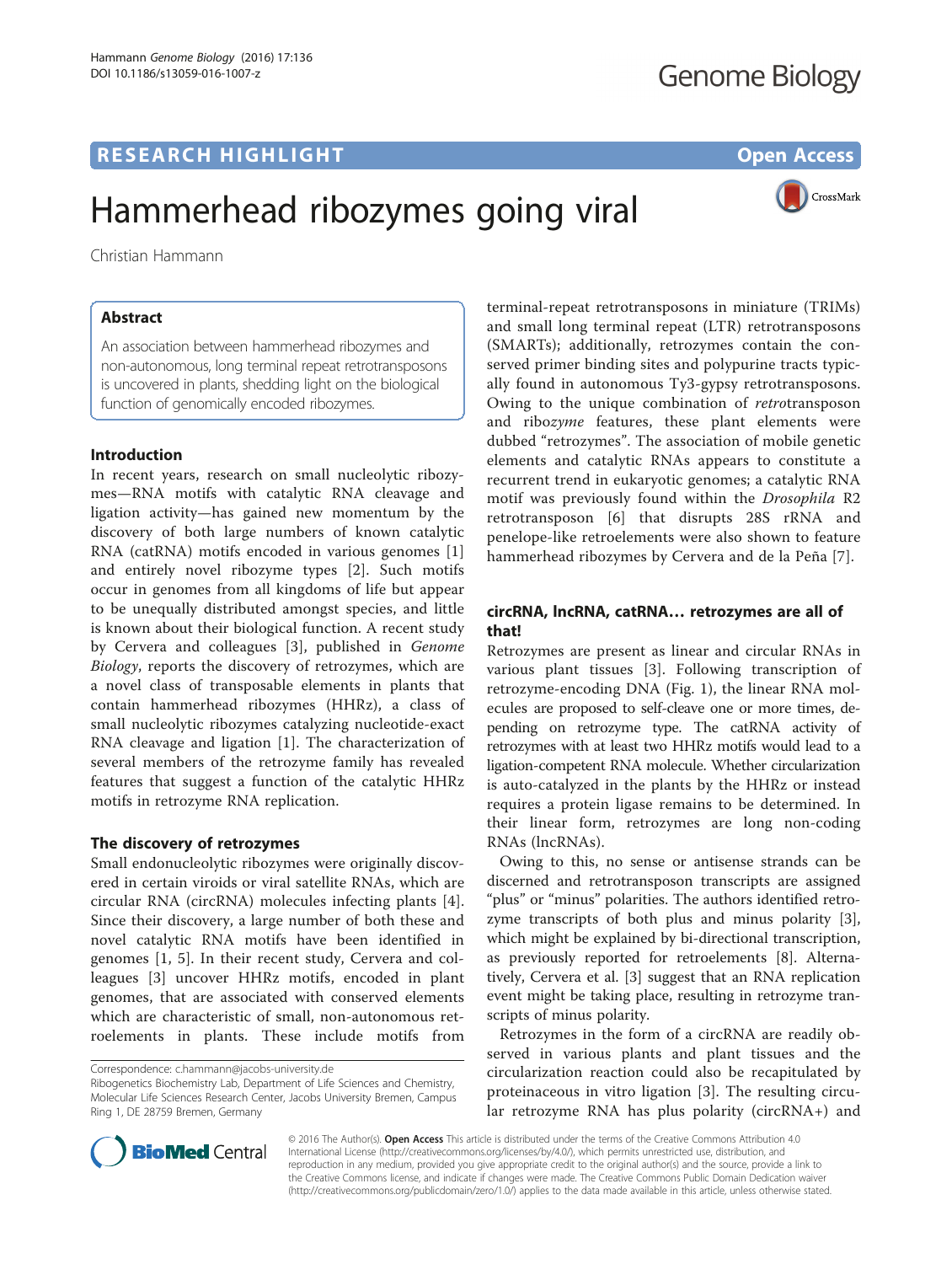<span id="page-1-0"></span>

features, intriguingly, a primer binding site for reverse transcription, whereas the linear form lacks the redundant R region of the LTRs required for the cDNA synthesis of conventional, linear LTR elements. The retrozyme circRNA might serve as the template for both RNAdependent RNA polymerase (RdRP) and reverse transcriptase activities, resulting in multimeric retrozymes of minus polarity and multimeric cDNAs, respectively (Fig. 1). The latter would contain the sequences required for genomic integration by means of Ty3-gypsy retrotransposon-encoded proteins [\[3](#page-2-0)], thus following the conventional integration mechanism of non-autonomous retroelements. Interestingly, their integration and abundance in the genome appear to be selected against during plant domestication as retrozyme loci are drastically reduced in the genome of domesticated plants compared with that of a wild variety, at least in the case of cassava (manioc) [\[3\]](#page-2-0).

# Do retrozyme RNAs replicate by a rolling circle mechanism?

Transposon replication by a rolling circle mechanism has been shown in the intriguing family of helitron transposons [\[9](#page-2-0)]. Distinct from this, the small infectious circRNAs in plants, like viroids or viral satellite RNAs, replicate by a symmetric or asymmetric rolling circle replication, hijacking the plant enzymatic machinery for RNA polymerization, cleavage (for those circRNAs without catRNA activity), and ligation, often subverting the substrate specificity of the plant enzymes in the process [[4, 10](#page-2-0)].

While experimental evidence is not available yet, several observations suggest that an equivalent RNA replication step might also be operational in the case of the retrozymes [[3](#page-2-0)]. For example, circular retrozymes exhibit striking structural similarities to infectious circRNAs, which lends support, albeit indirectly, to the notion of an RNA replication event in the life cycle of retrozymes. In the absence of equivalent circular DNA, the multimeric nature of retrozyme transcripts of either polarity strongly argues for a circular RNA template during transcription. Furthermore, the observation of significant sequence heterogeneity in the analyzed retrozymes suggests that they are generated by an error-prone polymerase. DNA-dependent RNA polymerase II, which acts in the rolling circle RNA replication of viroids [[4](#page-2-0)], is possibly the enzyme responsible for rolling circle replication of retrozyme RNA. This would imply that its accuracy is reduced when using RNA templates. Alternatively, one of the genuine RdRPs, an enzyme class particularly prevalent in plants [[8](#page-2-0)], might catalyze this reaction.

# Concluding remarks

It will be exciting to unravel in future work the identity of the key players involved in this process and further steps of the retrozyme life cycle. The importance of the HHRz motifs for these processes might be addressed using genetically traceable retrozyme variants in which catRNA activity is present or absent. It also will be of great interest to study whether the linear and circular retrozymes harbor ligation and cleavage activity, respectively, in both in vitro and in vivo systems.

#### Abbreviations

catRNA, catalytic RNA; circRNA, circular RNA; HHRz, hammerhead ribozyme; lncRNA, long non-coding RNA; LTR, long terminal repeat; RdRP, RNA-dependent RNA polymerase; SMART, small long terminal repeat retrotransposon; TRIM, terminal-repeat retrotransposon in miniature

#### Acknowledgement

The author acknowledges Thomas Winckler and Gerhard Steger for their helpful comments on the manuscript.